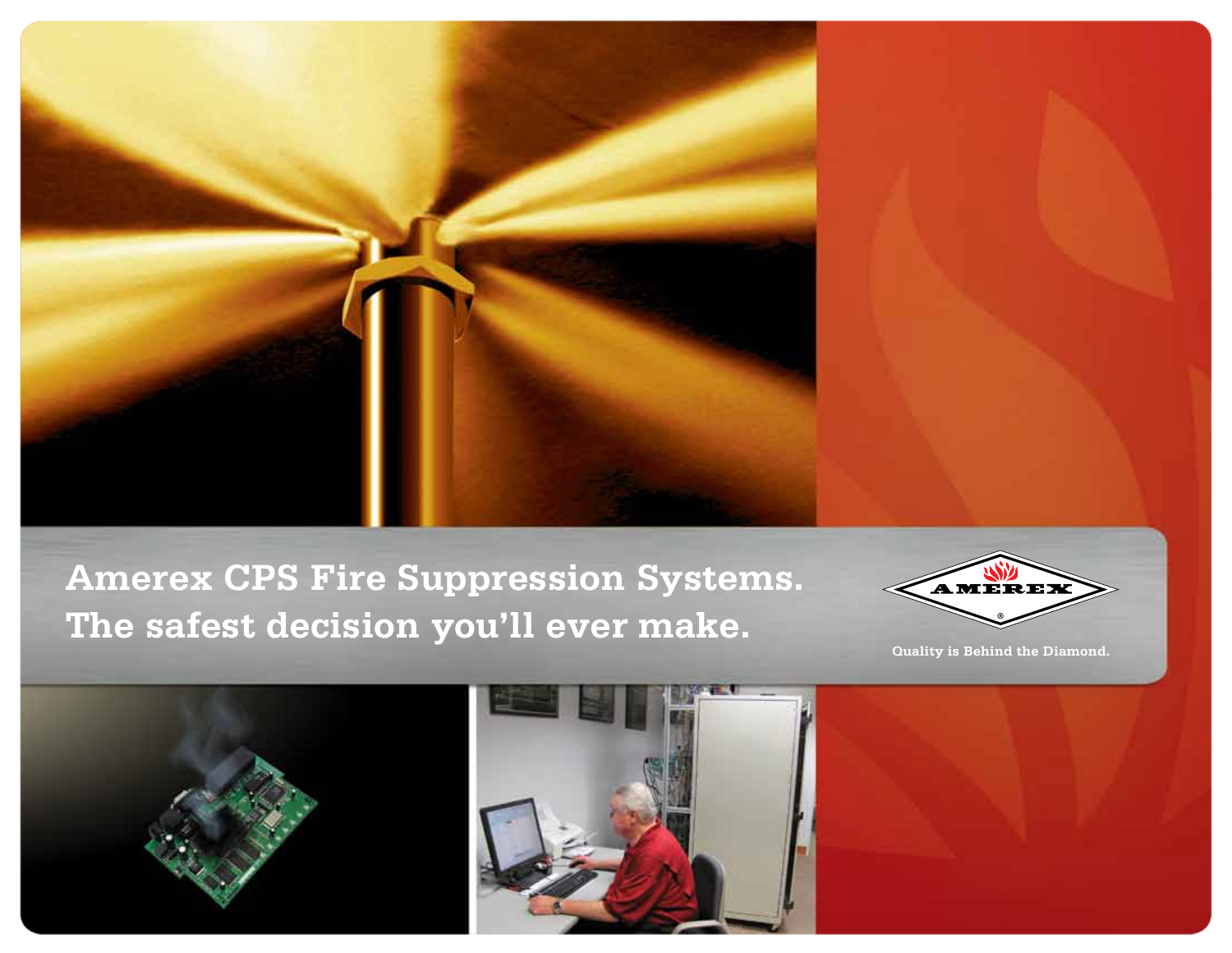Diamonds have long been a symbol for quality. The finished product is the result of practiced craftsmanship. The precise symmetry of the artist's cuts allows the hidden brilliance to show as if, as poets say, diamonds are the splinters of the stars. At Amerex we pride ourselves on the quality of the products we bring to the marketplace. We have to. We make products that are the keystone in the protection of life and property. Through the years Amerex has earned its reputation for quality. It's part of the reason we chose the diamond for a logo.

### Quality is Behind the Diamond.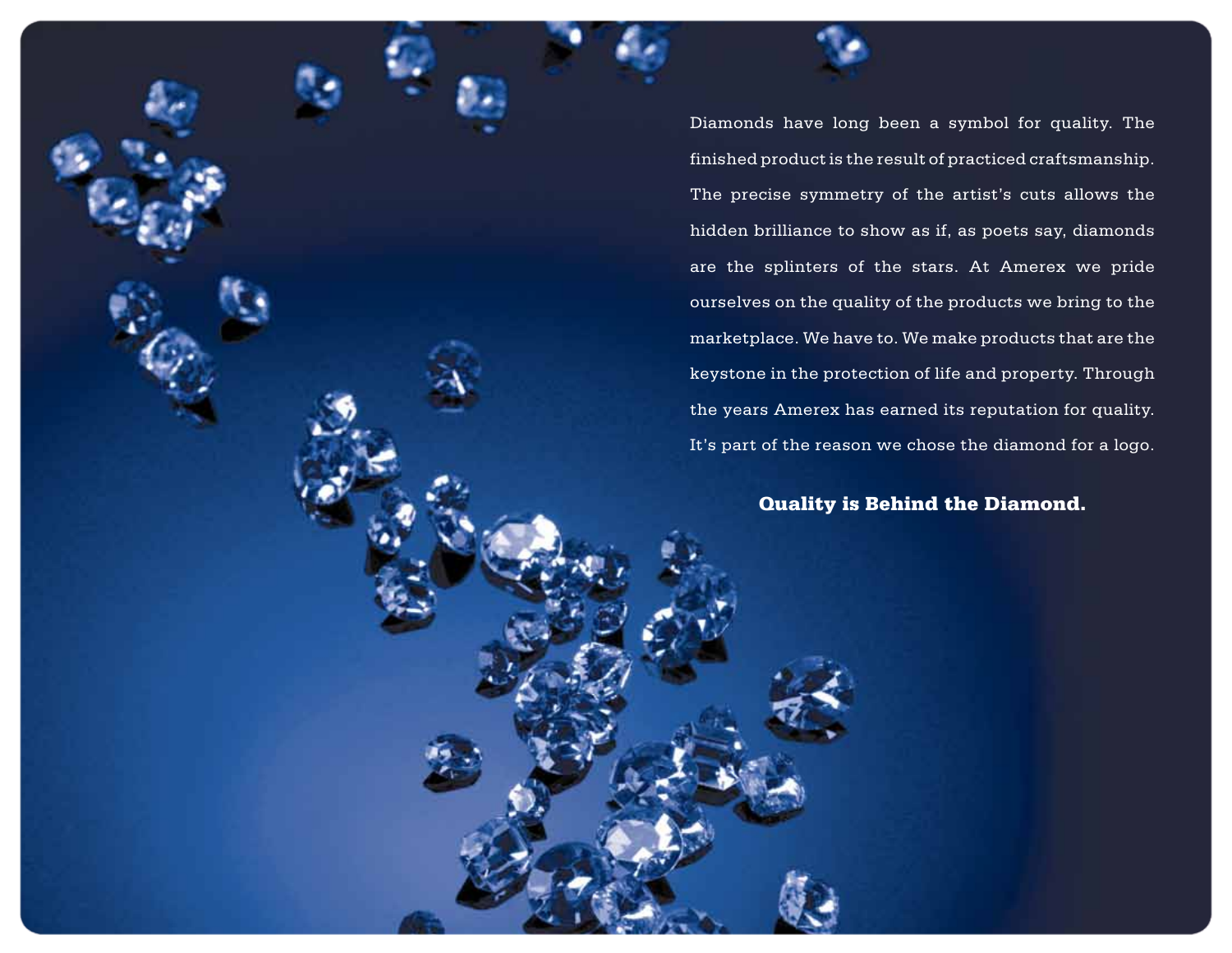## **What would it cost you?**

How many days of lost productivity would your business suffer if you experienced a fire in your IT room? How catastrophic would it be if a fire destroyed your irreplaceable records or documents? What would happen if a fire started near irreplaceable works of art or collectables? What would be the cost of business interruption if your telecommunications room was lost? Amerex offers CPS, a Clean Agent Fire Suppression System utilizing either Dupont™ FM-200® or 3M™ NOVEC 1230™ Fire Protection Fluid. CPS is a cost effective, reliable, waterless fire protection solution for your high value or high risk hazards.

## **Cost efficient.**

Amerex CPS was developed so installation would be simple and efficient. The complete system, including smoke detectors is modular to assure simple and trouble-free wiring during installation. Innovative concepts in the design provide flexibility in tank and nozzle locations. Agent cylinders are custom filled for each application - you aren't paying for more extinguishing agent than is required. The clean, simple, and cost efficient Amerex CPS system is the perfect solution for your fire protection needs.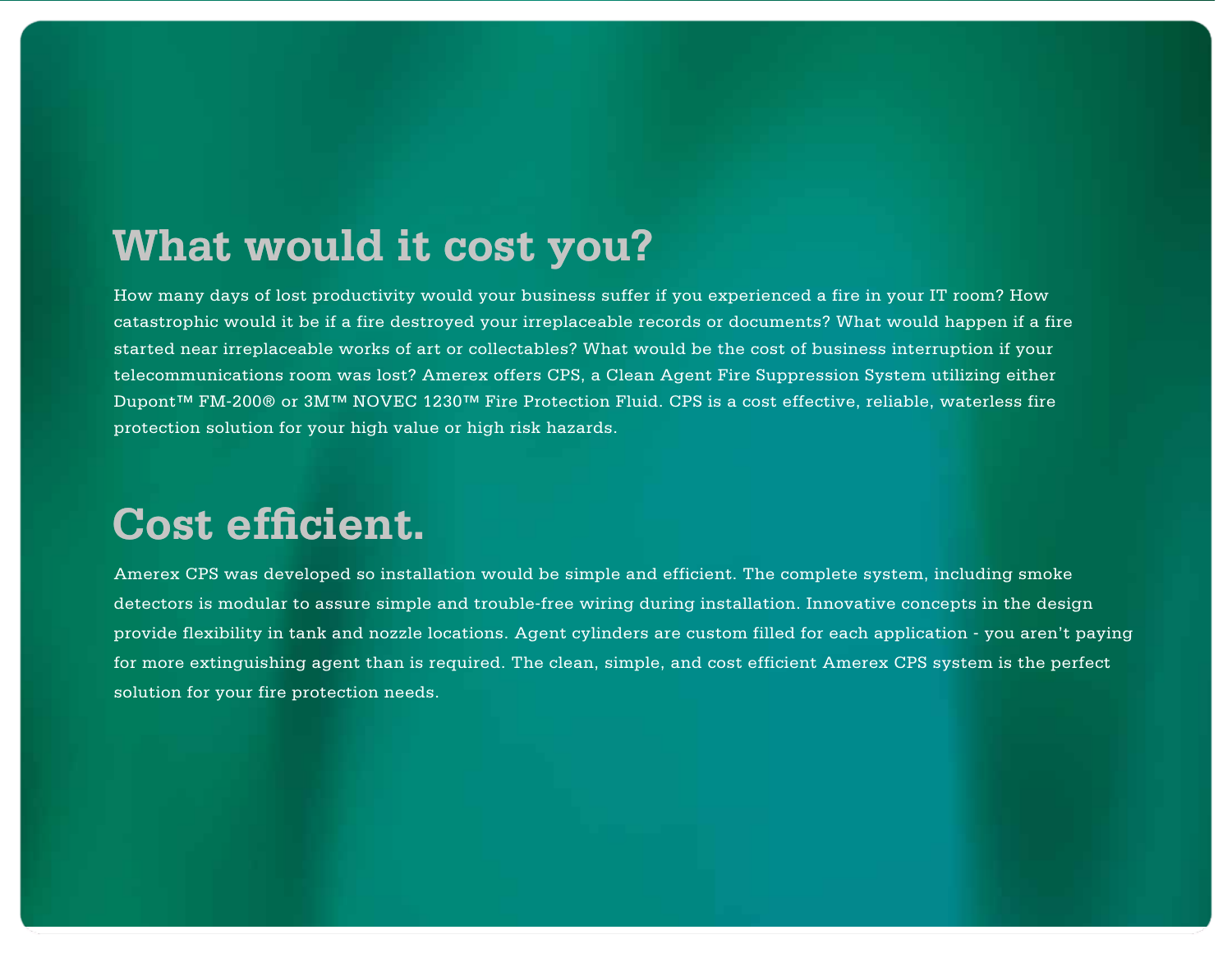# **A tradition of innovations.**

Amerex CPS systems have been recognized for being 'first' of its kind in the industry to simplify installations by using a modular plug 'n play approach to detection and control wiring. Our agent tanks have a one of a kind valve that has two discharge ports simplifying the piping for protection of an IT room and its raised floor. Nozzles can be mounted overhead in the center of a room, on a sidewall, or even a corner. Our pre-engineered design is as versatile as an engineered system but without the expense of additional installation costs.

# **The safest decision you'll ever make.**

We realize you have many choices and know fire suppression isn't something to take lightly. We never have and it shows in our quality products, our commitment to innovation, and our history of professional service. Amerex has been making products in the U.S.A. since 1971. Our product families include a full line of portable and wheeled fire extinguishers, industrial fire systems, vehicle systems and gas detection, and kitchen fire suppression systems.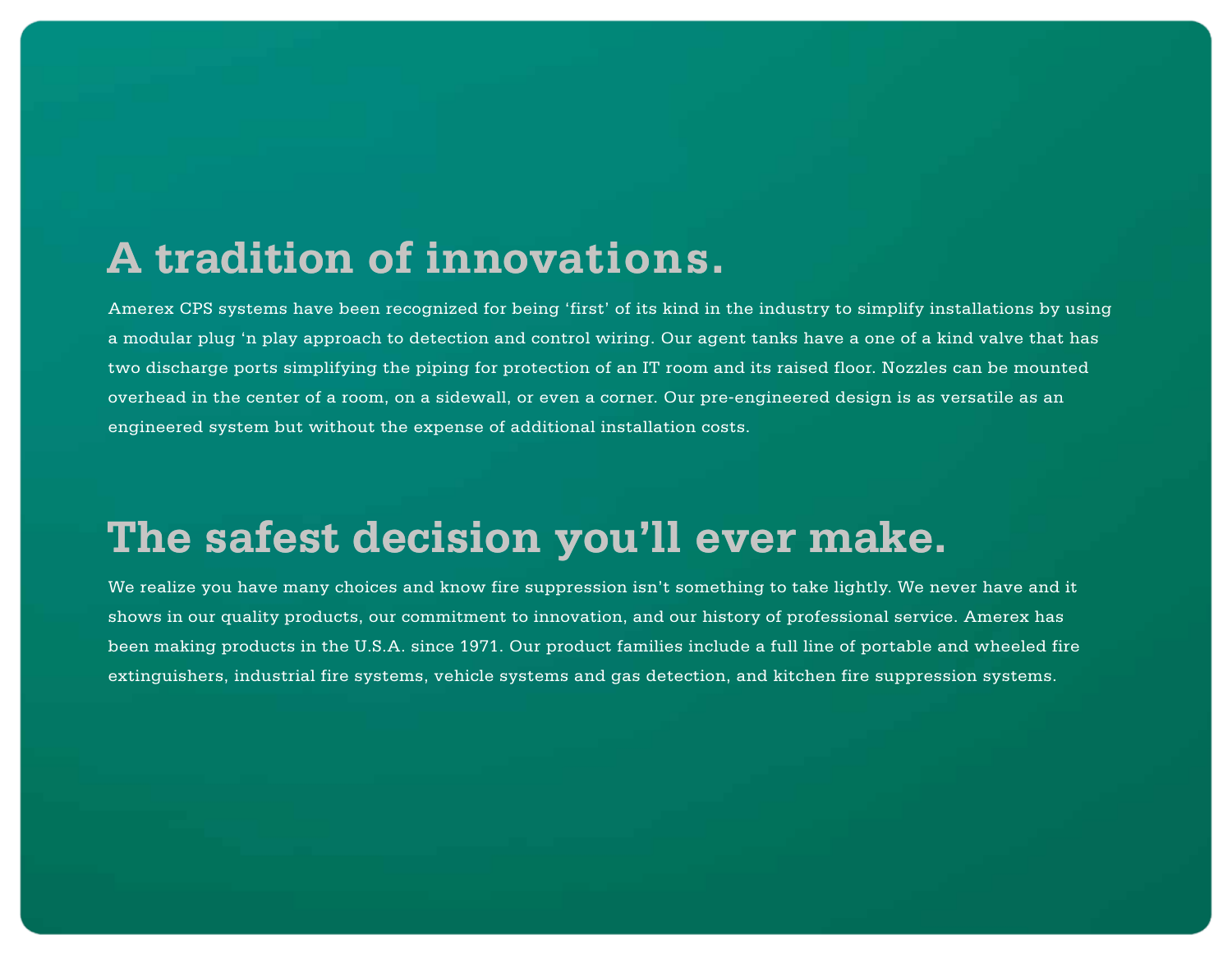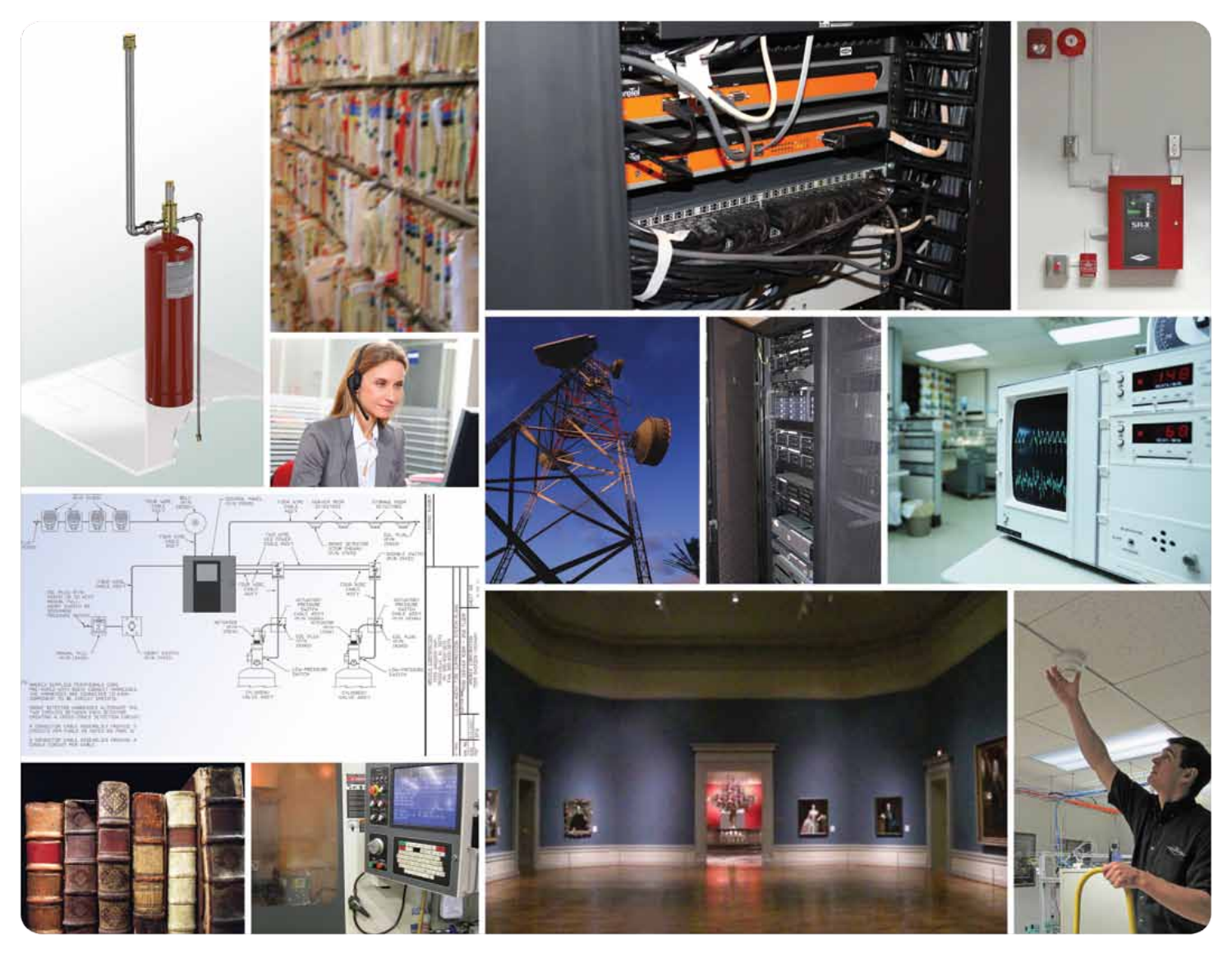Amerex CPS systems provide fast, people safe fire protection. CPS systems can be safely used where people are present. Amerex CPS systems have a history of protecting everything from control rooms for rocket engine test stands to small phone closets. Extinguishing concentrations are reached in less than 10 seconds limiting damage from fire and smoke. When fires are stopped this quickly it means less damage, less downtime, less business interruption, and lower repair cost.

We offer two choices in extinguishing agents.

Dupont™ FM-200® is used in more than 70 countries providing environmentally friendly protection for over 100,000 applications making it the leading choice in clean agent systems.

3M™ NOVEC 1230™ Fire Protection Fluid has a Global Warming Potential of 1 and an atmospheric life of just 5 days making it the long term sustainable choice that also has the greatest margin of safety of any of the chemical agents in the marketplace today.

Should a fire start -

A fast response detector would recognize the presence of products of combustion while the fire is in its incipient stage and report an alarm condition to the control panel. Should the fire progress, a second detector would respond and the audible-visual devices then warn occupants to leave the fire area. The system would discharge after a programmed time delay - typically 20 to 30 seconds. Suppression occurs within seconds of discharge.

### **The Amerex CPS system was developed for these Typical Applications:**

### **Data Processing Centers**

Server Rooms Tape Storage and Data Vaults UPS Rooms

**Telecommunications** PBX & IDF Rooms Cell Sites

**Process Control Rooms**

### **Healthcare Facilities**

Medical Record Storage CT/CAT Scan & MRI Control Rooms

### **Laboratories**

**Museums and Cultural Centers**

**Flammable Liquid Storage Rooms**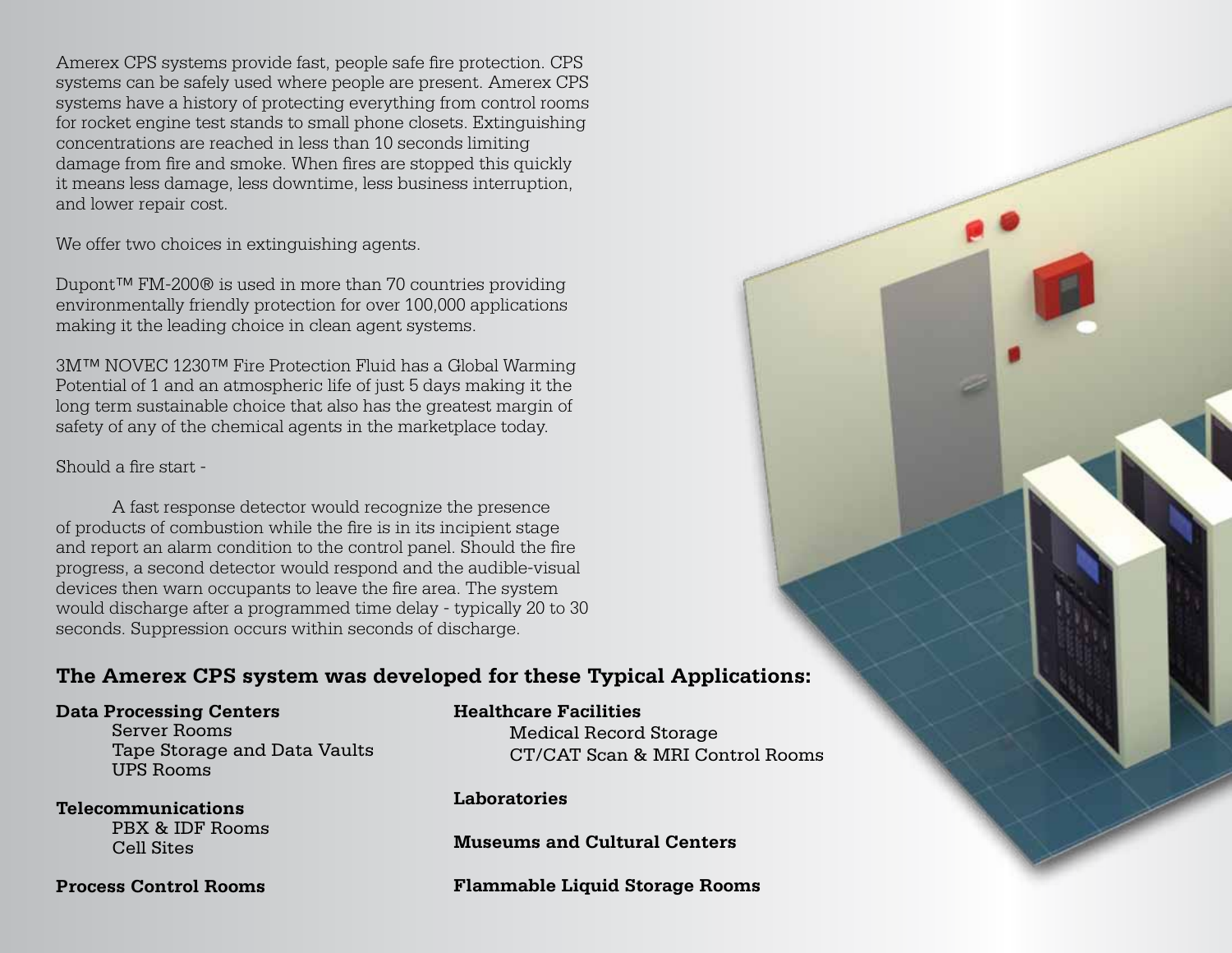

## Waterless Fire Suppression Systems

**Secure Affordable Flexible Innovative Simple Modular Listed** • Around the clock protection with state of the art fast response detection • Quick installations - many projects use just 3' of pipe • Nozzles can be tucked into a corner without suspending pipe over expensive equipment • Plug & Play wiring for fast trouble free installations • Pre-engineered design meets all NFPA 2001 requirements without the extra cost of flow calculations • Tank sizes allow for easy expansion should room dimensions be modified • Amerex CPS Systems are UL and ULC Listed, approved by Factory Mutual, NYC MEA accepted, and CSFM approved. FM-200® and NOVEC 1230™ are US EPA SNAP approved agents. Systems are designed

### **QUALITY PRODUCTS • MADE IN USA!**

ISO-14520

and installed to meet requirements of NFPA 2001 and